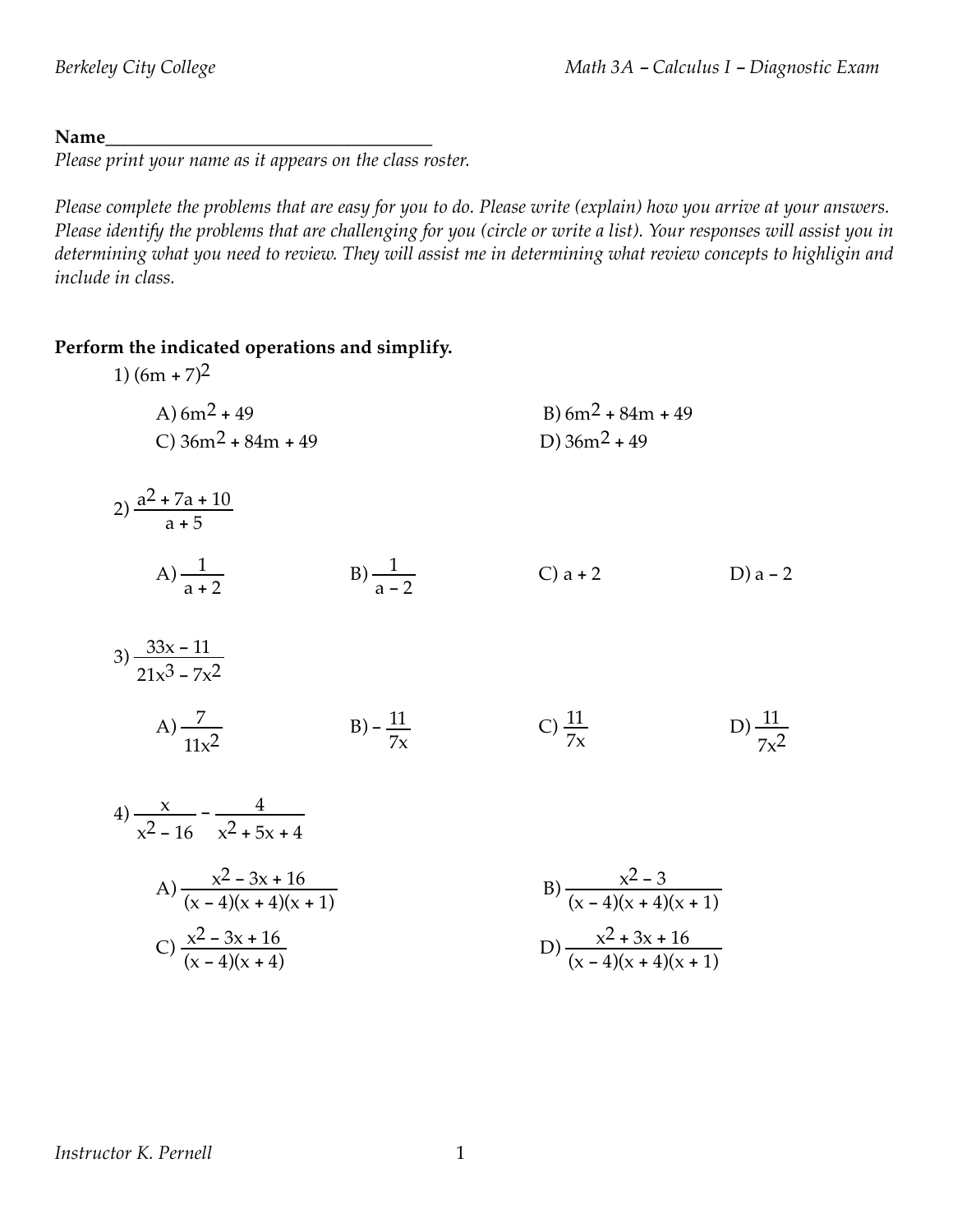#### **Write the converse and contrapositive of the statement.**

- 5) If it rains today, then it will snow tomorrow.
	- A) Converse: If it does not snow tomorrow, then it will not rain today. Contrapositive: If it snows tomorrow, then it will rain today.
	- B) Converse: If it snows tomorrow, then it will not rain today. Contrapositive: If it does not snow tomorrow, then it will rain today.
	- C) Converse: If it snows tomorrow, then it will rain today. Contrapositive: If it does not snow tomorrow, then it will not rain today.
	- D) Converse: If it snows tomorrow, then it will rain today. Contrapositive: If it does not rain today, then it will not snow tomorrow.

**Graph the two equations and find the points at which the graphs intersect.**

6) 
$$
x + y = 7
$$
,  $(x - 7)^2 + y^2 = 8$ 

\n A) 
$$
(9, 2), (5, -2)
$$
  
\n B)  $(-9, 16), (-5, 12)$   
\n C)  $(2, -2), (-2, 2)$   
\n D)  $(9, -2), (5, 2)$ \n

#### **Evaluate the function.**

7) For 
$$
f(x) = 4x^2 - 2x + 6
$$
, find  $f(k - 1)$ .  
A)  $f(k - 1) = 4k^2 + 22k + 8$ 

B)  $f(k - 1) = 4k^2 - 10k + 12$ C)  $f(k-1) = 4k^2 - 10k + 8$  D)  $f(k-1) = -10k^2 + 4k + 12$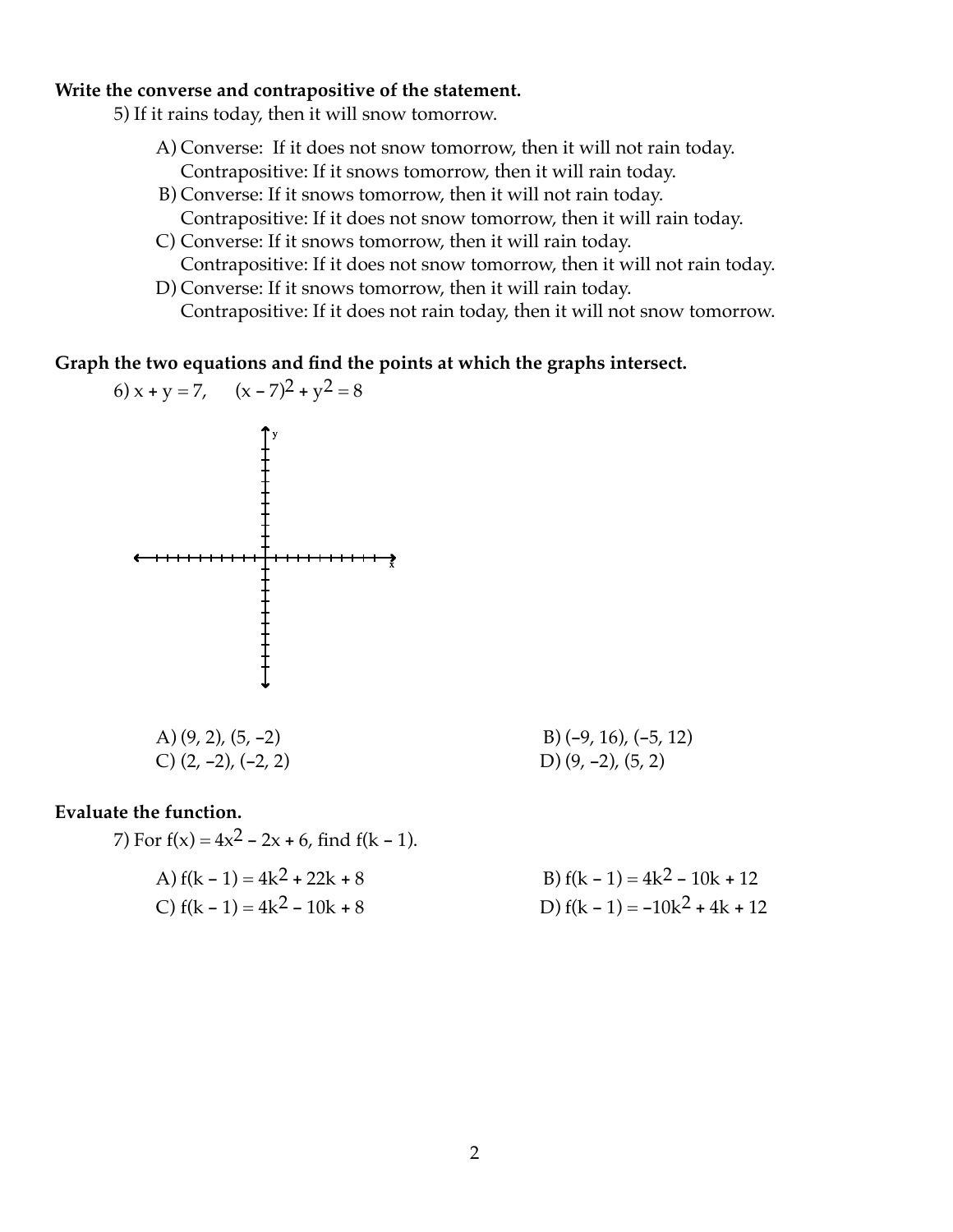## **For the given function, find and simplify [f(x** + **h)** - **f(x)]/h.**

8)  $f(x) = 3x^2$ 

A) 3(2x+h)  
B) 
$$
\frac{3(2x^2 + 2xh + h^2)}{h}
$$
  
C) 3  
D)  $\frac{6}{h} + x + 3h$ 

#### **Find the natural domain of the function.**

9) 
$$
f(x) = \frac{x-9}{\sqrt{x+9}}
$$
  
A)  $\{x: x > -9\}$   
B)  $\{x: \neq -9\}$   
C)  $\{x: x > 9\}$   
D)  $\{x: x \ge -9\}$ 

### **For the given functions f and g, find the requested function or functional value.**

10) 
$$
f(x) = 2x^2 - 7
$$
;  $g(x) = x - 3$   
Find  $(f - g)(-5)$ .  
A) -38  
B) 41  
C) 45  
D) 51

#### **For the given functions, find the requested function or functional value.**

11) For f(x) = 
$$
\frac{2}{x+6}
$$
 and g(x) =  $\frac{7}{3x}$ , find (f  $\circ$  g)(x).  
A)  $\frac{7x+42}{6x}$  \tB)  $\frac{6x}{7+18x}$  \tC)  $\frac{2x}{7+18x}$  \tD)  $\frac{6x}{7-18x}$ 

### Find functions **f** and **g** so that  $h(x) = (f \circ g)(x)$ .

12) 
$$
h(x) = \frac{1}{x^2 - 7}
$$
  
\nA)  $f(x) = 1/x^2$ ,  $g(x) = x - 7$   
\nB)  $f(x) = 1/x$ ,  $g(x) = x^2 - 7$   
\nC)  $f(x) = 1/7$ ,  $g(x) = x^2 - 7$   
\nD)  $f(x) = 1/x^2$ ,  $g(x) = -1/7$ 

13) 
$$
h(x) = (-4x - 19)^8
$$
  
\nA)  $f(x) = -4x^8$ ,  $g(x) = x - 19$   
\nB)  $f(x) = x^8$ ,  $g(x) = -4x - 19$   
\nC)  $f(x) = (-4x)^8$ ,  $g(x) = -19$   
\nD)  $f(x) = -4x - 19$ ,  $g(x) = x^8$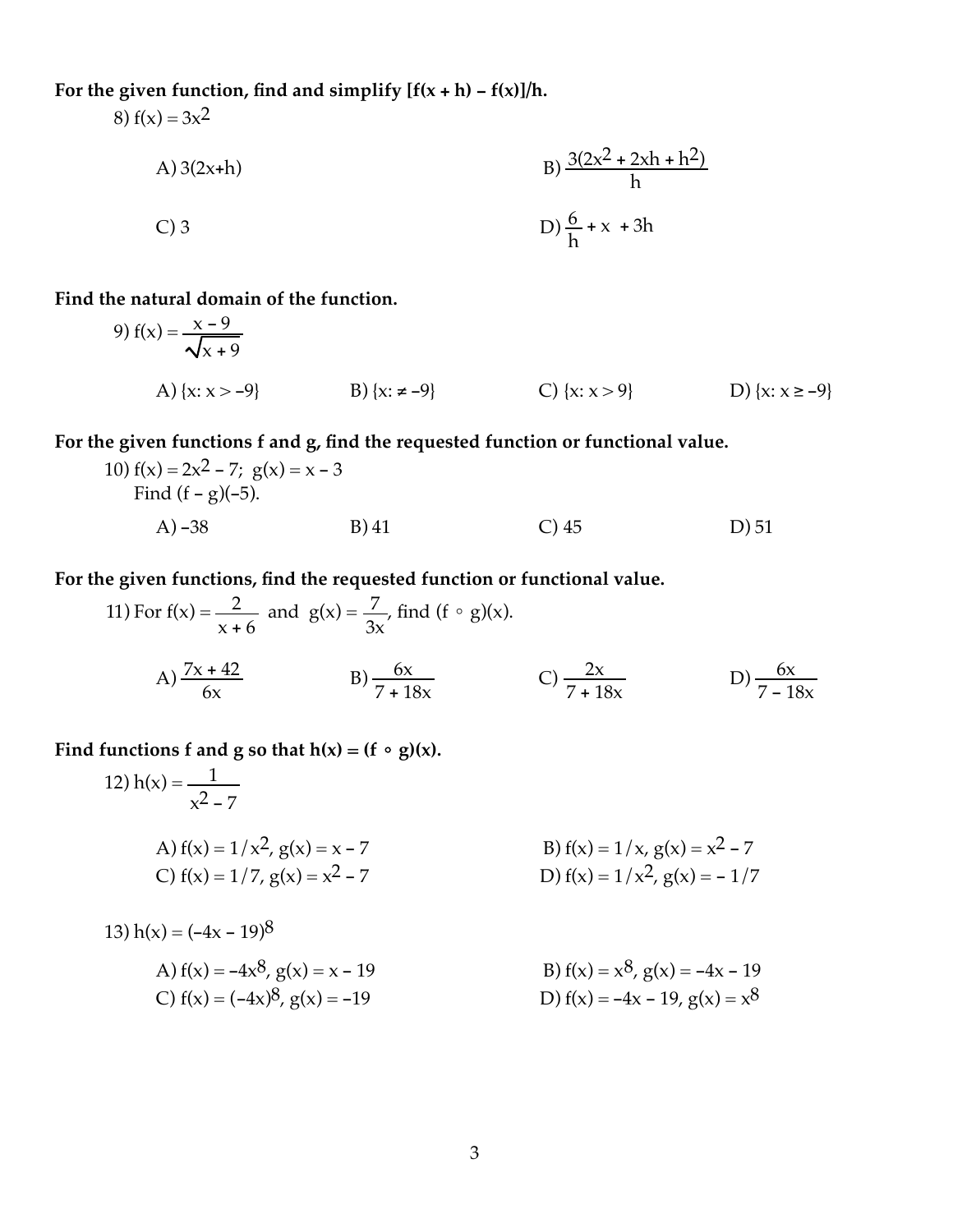**Find the inverse of the function.**

14)  $f(x) = 2x^3 - 4$ 

A) 
$$
f^{-1}(x) = \sqrt[3]{\frac{x+4}{2}}
$$
  
\nB)  $f^{-1}(x) = \sqrt[3]{\frac{x}{2} + 4}$   
\nC)  $f^{-1}(x) = \frac{\sqrt[3]{x} + 4}{2}$   
\nD)  $f^{-1}(x) = \sqrt[3]{\frac{x-4}{2}}$ 

#### **Find the inverse for the given function f.**

15) 
$$
f(x) = 6 + 4^x
$$
  
\nA)  $f^{-1}(x) = \log_6 \left( \frac{1}{x} - 4 \right)$   
\nB)  $f^{-1}(x) = \log_4 (x - 6)$   
\nC)  $f^{-1}(x) = \log_4 \left( \frac{1}{x} - 6 \right)$   
\nD)  $f^{-1}(x) = \log_6 (x - 4)$ 

**Solve for x.**

16) 
$$
\log_{6} 7 + \log_{6} x = 1
$$
  
\nA)  $\frac{6}{7}$   
\nB)  $\frac{1}{7}$   
\nC)  $\frac{7}{6}$   
\nD)  $\sqrt[7]{6}$ 

**Convert the radian measure to degrees. Round to the nearest hundredth if necessary.**

17) 
$$
\frac{7\pi}{2}
$$
  
\nA) 720°  
\nB) 675°  
\nC) 630°  
\nD) 540°

# **Find the exact value of the trigonometric function. Do not use a calculator or tables.**

18) 
$$
\cos\left(\frac{5\pi}{3}\right)
$$
  
\nA)  $-\frac{\sqrt{3}}{2}$   
\nB)  $-\frac{1}{2}$   
\nC)  $\frac{\sqrt{3}}{2}$   
\nD)  $\frac{1}{2}$   
\nD)  $\frac{1}{2}$   
\n19)  $\csc(\pi)$   
\nA) -1  
\nB) 0  
\nC) 1  
\nD) Undefined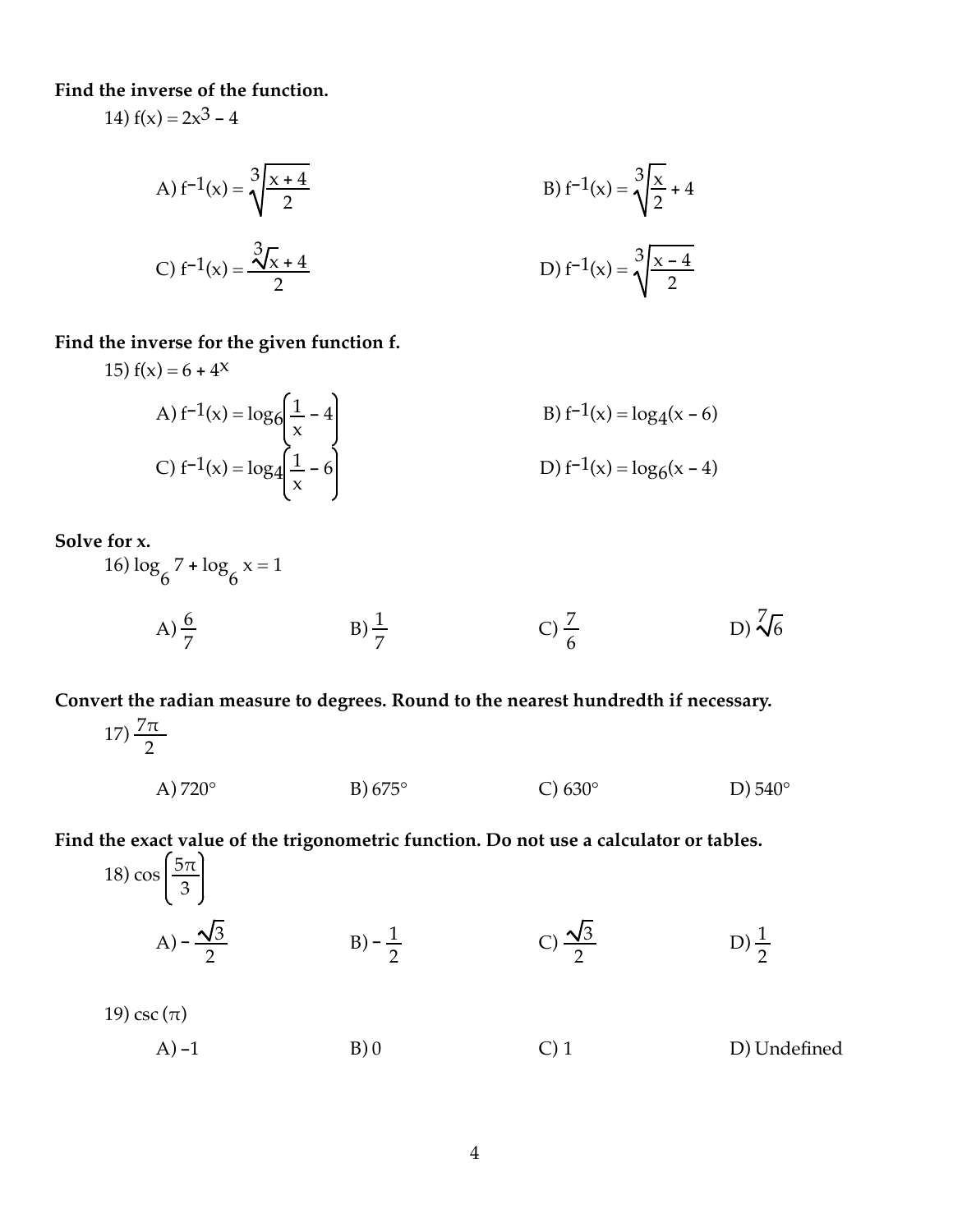# Which answer choice is equivalent to the given expression?

$$
20) \frac{1 + \tan^2 x}{\tan^2 x}
$$

A)  $\csc^2 x$ 

 $B)$  sec<sup>2</sup> $x$ 

C)  $\sin^2 x$ 

D)  $\cos^2 x$